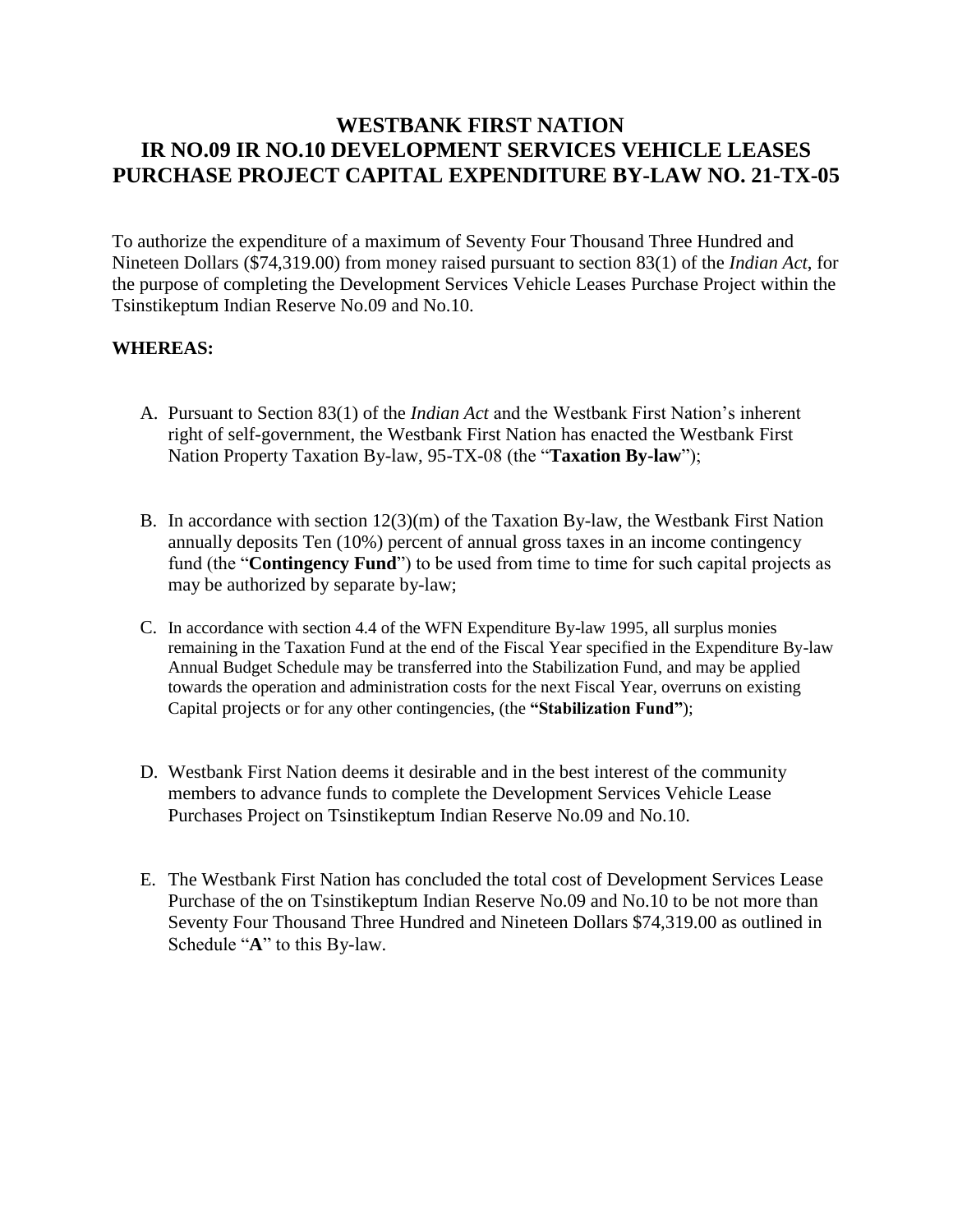**NOW THEREFORE,** the Council of the Westbank First Nation hereby enacts the following bylaw;

### SHORT TITLE

1. This By-law may be cited for all purposes as the IR No.09 and No.10 Development Services Vehicle Lease Purchase Project Capital Expenditure Bylaw No. 21-TX-05.

## EXPENDITURE AUTHORIZATION

.

- 2. The Westbank First Nation hereby acknowledges that it is in the best interests of all community and band members of the Westbank First Nation to proceed with the Development Services Vehicle Lease Purchase Project as summarized in Schedule "A" to this By-law.
- 3. The Westbank First Nation hereby approves the expenditure of not more than Seventy Four Thousand Three Hundred Nineteen Dollars (\$74,319.00) from the Contingency Fund for the purposes of Development Services Vehicle Leases Purchase Project (the "Project Funds").
- 4. The Westbank First Nation also authorizes the expenditure of all or a portion of the Project Funds to acquire all such lands, easements, rights-of-way, licences, permits, rights and authorities as may be required or desirable for or in connection with the IR No.09 and No.10 Development Services Vehicle Leases Purchases Project.
- 5. Any of the Project Funds not expended on the IR No.09 No.10 Development Services Vehicle Leases Purchases Project or incidental costs related thereto, will be reimbursed to and deposited in the Contingency` Fund upon completion of the IR No.09 and No.10 Development Services Vehicle Leases Purchases Project.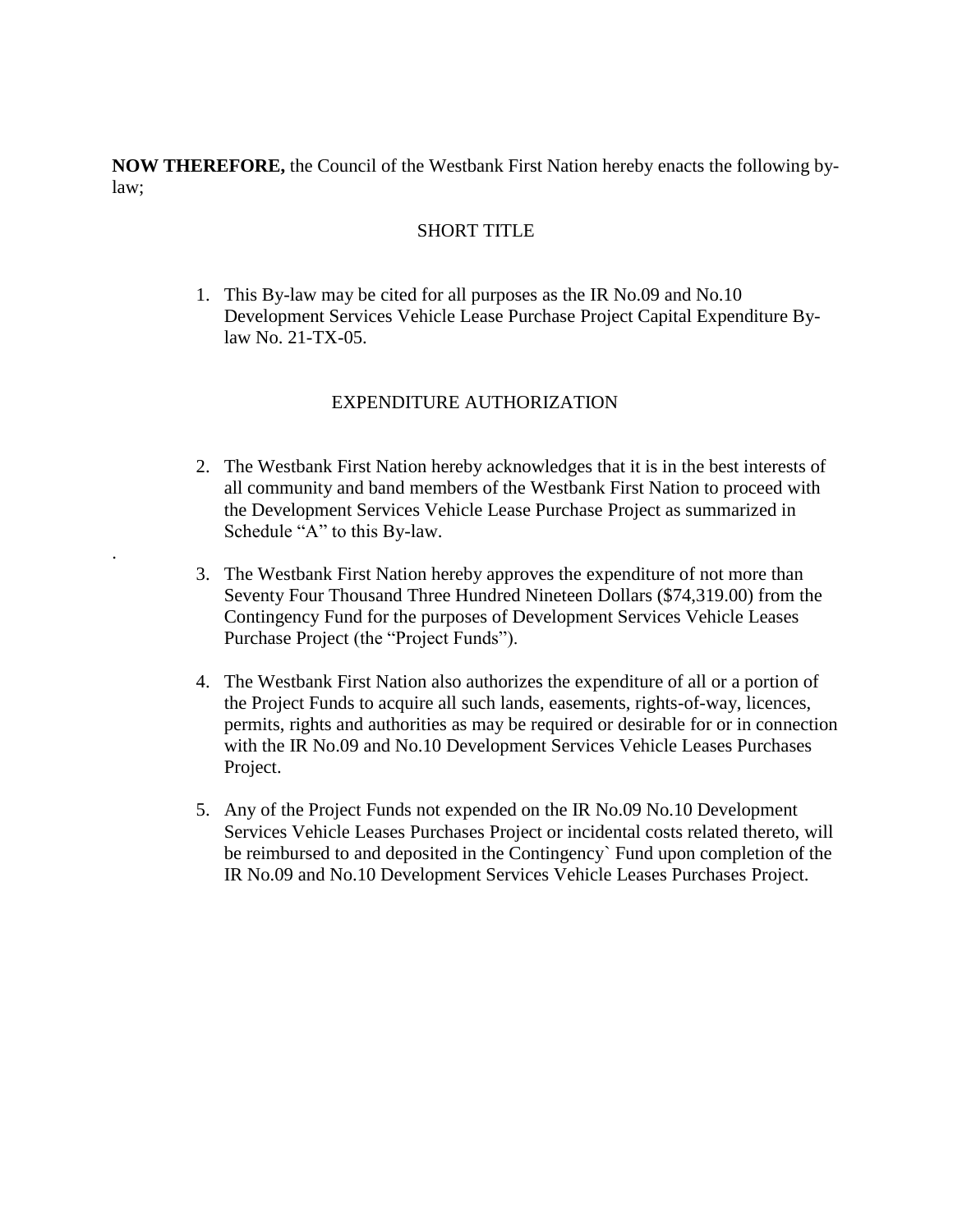## **EFFECTIVE**

6. This By-law comes into full force and effect upon approval by the Minister of Indigenous Affairs and Northern Development Canada.

#### **BE IT HEREBY RESOLVED AND AGREED**:

That this By-law, entitled the "IR No.09 and No.10 Project By-law No.21-TX-05" has been read for the first, second (if required), third and final time by the Council of the Westbank First Nation at duly convened council meetings.

Read a first time by the Council of Westbank First Nation at a duly convened meeting held on the 20th day of September, 2021.

Exempt from a second reading pursuant to section 60.9 of the Westbank First Nation Constitution.

Read a third time, and enacted as a Westbank Law, by Council of the Westbank First Nation at a duly convened meeting held on the 4 <sup>h</sup> day of October, 2021.

> *\_\_\_\_\_\_\_\_\_\_\_\_\_\_\_\_\_\_\_\_\_\_\_\_\_\_\_\_* Chief Christopher Derickson

\_\_\_\_\_\_\_\_\_\_\_\_\_\_\_\_\_\_\_\_\_\_\_\_\_\_\_\_ *\_\_\_\_\_\_\_\_\_\_\_\_\_\_\_\_\_\_\_\_\_\_\_\_\_\_\_\_\_\_\_\_*

\_\_\_\_\_\_\_\_\_\_\_\_\_\_\_\_\_\_\_\_\_\_\_\_\_\_\_\_\_\_\_ \_\_\_\_\_\_\_\_\_\_\_\_\_\_\_\_\_\_\_\_\_\_\_\_\_\_\_\_\_\_\_\_\_\_\_

Councillor Andrea Alexander Councillor Fernanda Alexander

Councillor Jordan Coble Councillor Lorrie Hogaboam